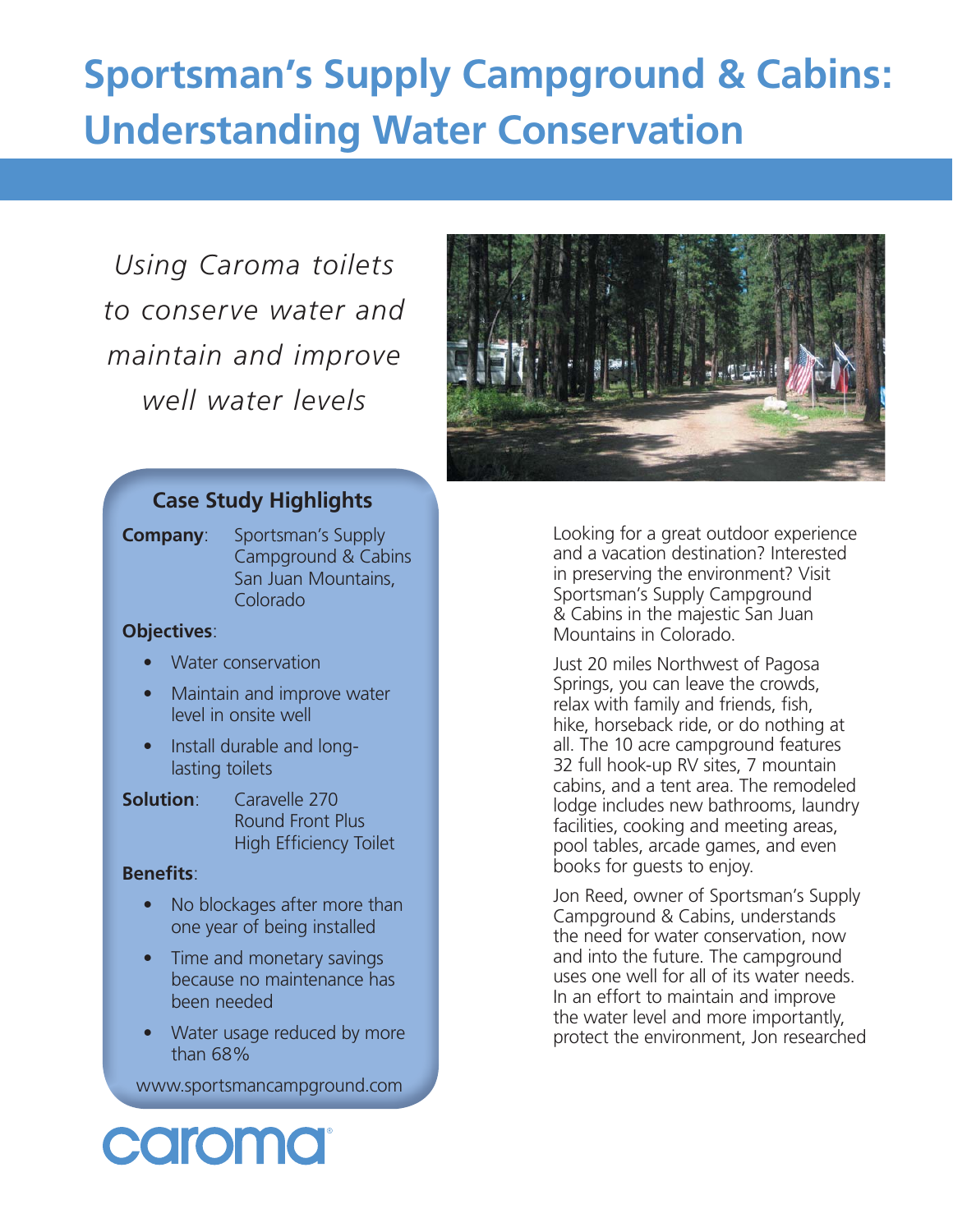high efficiency dual flush toilets (HETs) to replace the three gallon per flush toilets in the lodge and the largest cabin in the short term, with the goal of replacing all toilets on the premises to HETs.

#### **The Caravelle dual flush**

After researching several products, Jon chose the Caroma Caravelle 270 high efficiency toilet. "I liked the fact that Caroma was the innovator of dual flush technology," stated Reed. "The ongoing drought in Australia makes water conservation critical, and the technology Caroma has produced to help combat this problem is exactly what's needed."

Sportman's Supply campground not only wanted to conserve as much water as possible, but they required a product that was durable and long-lasting. "During peak season, each toilet in the lodge is used up to 150 times per day. That is a lot of water being used and a big potential for maintenance problems."

Jon Reed is a strong supporter of water conservation, and so is the Pagosa area. The local water and sanitation district has offered several toilet rebate programs, the first in the summer of 2004. The average toilet being replaced was 4.5 gallons per flush. After replacing older toilets with water-conserving ones, the average annual household water use reduced by more than 37 percent. It is estimated that the water savings for the first two years of the program would be 1,781,500 gallons!\*\* Not only is water being saved but also the cost to treat and distribute the water and wastewater, providing even greater environmental and cost savings.

\* http://www.realestateinfopagosa.com/ pagosa\_central\_water.html

\*\* Assumes 1:4 full/half flush

*"I liked the fact that Caroma was the*  innovator of dual flush technolgy...and the *technology Caroma has produced to help combat {the water conservation} problem is exactly what's needed."*

*Jon Reed Owner Sportsman's Supply Campground & Cabins*

### **The features**

The Caravelle high efficiency toilets are dual flush, using 1.6 gallons of water for a full flush and 0.8 gallons of water for a half flush, averaging only 0.96 gallons per flush\*. The Caravelle 270 has a trapway nearly double that of industry average means that blockages are virtually eliminated.

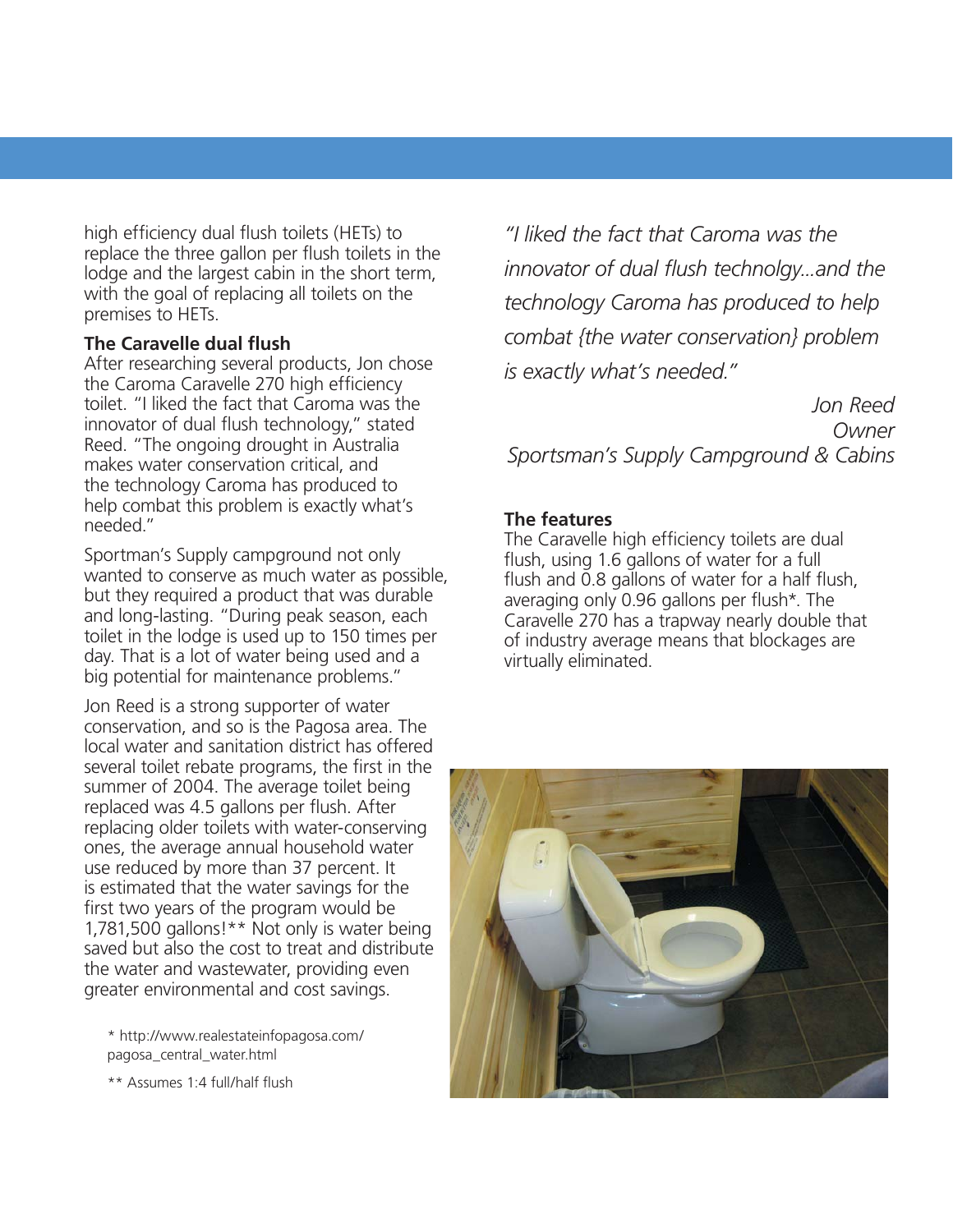#### **The campground benefits**

"I've been very impressed with the Caroma technology," compliments Reed. "The toilets have been installed for more than one year, and we have not experienced a single blockage. Not only that, we haven't had to do any maintenance work on them. That's a great savings for the campground in terms of money and time, so we can work on other projects and spend time with our guests."

The water savings after installing Caroma Caravelle high efficiency toilets at Sportsman's Supply Campground & Cabins have been substantial. Each three gallon toilet was using approximately 450 gallons of water per day during peak season. After the Caravelle toilets were installed, water usage reduced by more than 68% to ~144 gallons per day per toilet. This equates to approximately 41,000 gallons of water saved each year for the 4-5 month camping season.

"The environmental savings as well as cost savings has been incredible," states Reed. "If every family replaced an older waterconsuming toilet with a low flow or high efficiency toilet, they would save considerable money from reduced water and sewage costs, and the environment would be cleaner. Every campground, hotel, restaurant…could take part in water conservation by replacing older toilets with Caroma. Everyone wins."

The valve technology used in Caroma toilets is revolutionary. "We haven't had any toilets that leak," continues Reed. "With older toilets that contain flappers, they have a tendency to crack or wear out, but Caroma uses a seal that works. We have not experienced any leaking since the toilets were installed. Less maintenance is always preferred!"



Because of the performance and water savings that have been experienced from the Caravelle toilets, Jon Reed plans to install Caroma toilets in the remaining cabins. "Going 'Green' isn't expensive, and the long-run benefits are worth it. We, the general population, could delay water restrictions for a long time by simply installing a water-efficient toilet, and Caroma is the way to go."

*"The environmental savings as well as cost savings has been incredible. If every family replaced an older waterconsuming toilet with a low flow or high effi ciency toilet, they would save considerable money from reduced water and sewage costs."*

*Jon Reed*